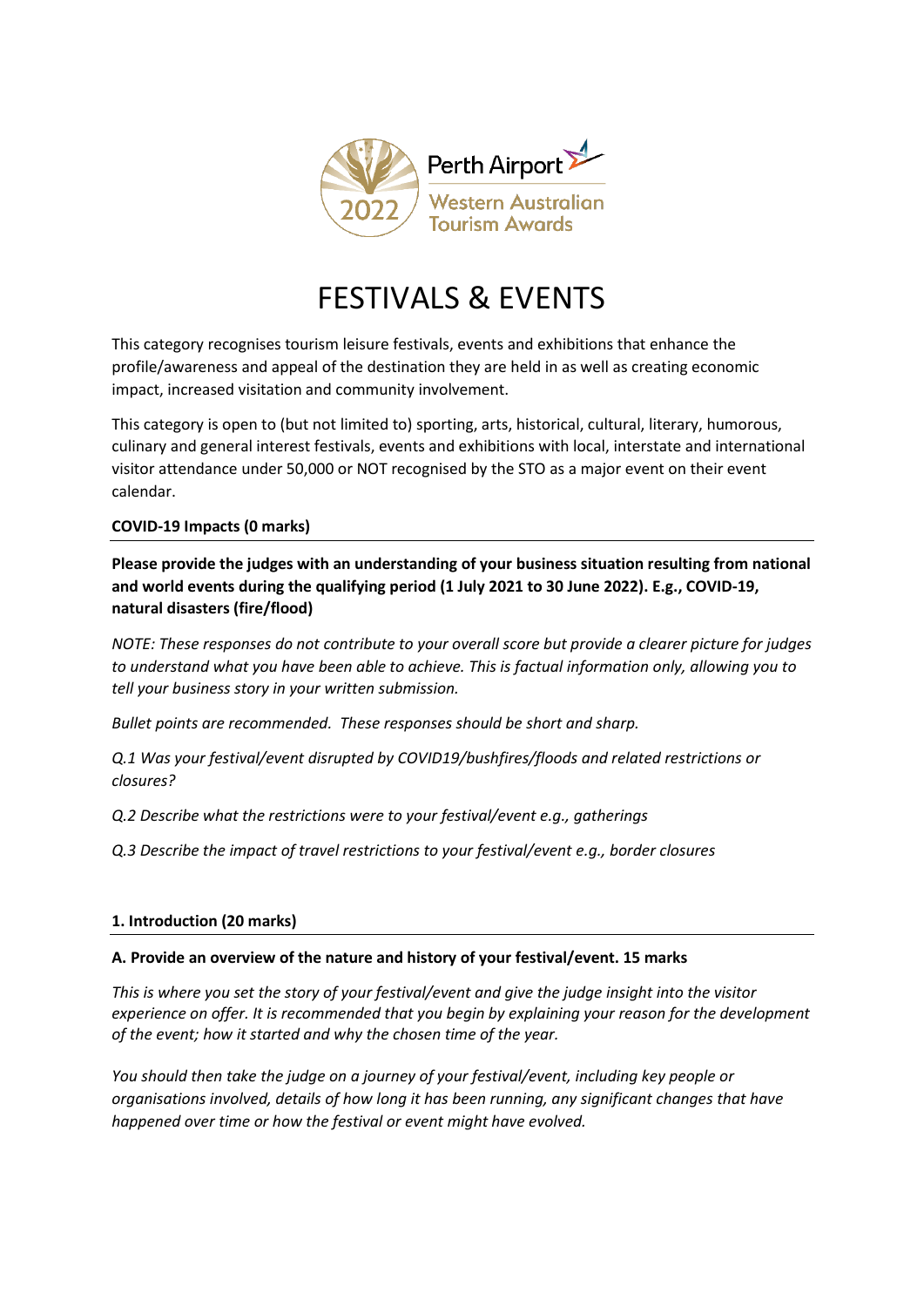*Ensure that key information on the festival or event duration and scale is included here – whether it is a single day event, weekend or longer, whether it is a daytime or evening event, number and type of venues, the capacity of the venue(s) etc.*

*Demonstrate why your festival/event should be considered as an award-winning tourism business by highlighting your points of difference and what sets you apart from other festivals/events. Specify amenities or facilities that enhance visitor satisfaction.* 

*This is where the judges (and auditors) will gain an understanding of how you fit into the category; therefore it is important to clearly demonstrate your eligibility for this category as related to the descriptor to ensure there is no misunderstanding as to why you have entered this category rather than the other Festival/Event category.* 

#### **IMAGES**

*Attach a minimum of two graphics to support and enhance your response provided. For example a map of the festival/event, images of the festival/event and any specific facilities/amenities/services you have highlighted in your response., a collage of the accreditation programs you participate in and/or any award achievements*

**B. How has the festival/event worked to enhance the profile and appeal of the destination it was held in and stimulated economic activity within the qualifying period? 5 marks**

*The judges are looking to understand the positive impact your festival/event has made to the host destination.* 

*Demonstrate the direct benefit to the host destination by using measurable data from the qualifying period to demonstrate how the festival/event has contributed to the local economy. Consider, for example, an increase in visitor numbers, economic spend, awareness, etc. Consider also how the event has supported the destination in its recovery from national and world events.*

#### **IMAGES**

*Attach a minimum of two graphics to support and enhance your response provided For example, a chart demonstrating economic growth and supporting the data you have provided in the submission.* 

#### **2. Event development and innovation (30 marks)**

**A. What innovative strategies did the festival/event develop and implement that were designed to enhance the visitor experience? 10 marks**

*This question seeks to understand how your festival/event has improved the visitor experience. To respond, consider what innovations and/or developments the business has implemented or enhanced. An enhancement could include, for example, a new experience/facility, updating point of sale processes or changing to ethically sourced supplies.*

*It is understood that festivals/events may have implemented/designed strategies outside of the qualifying period. These can be included – but the festival/event must have been held in the qualifying period.*

*The response should demonstrate why the innovations/developments were implemented and how this enhances the visitor experience. The judges will be looking for an understanding of what*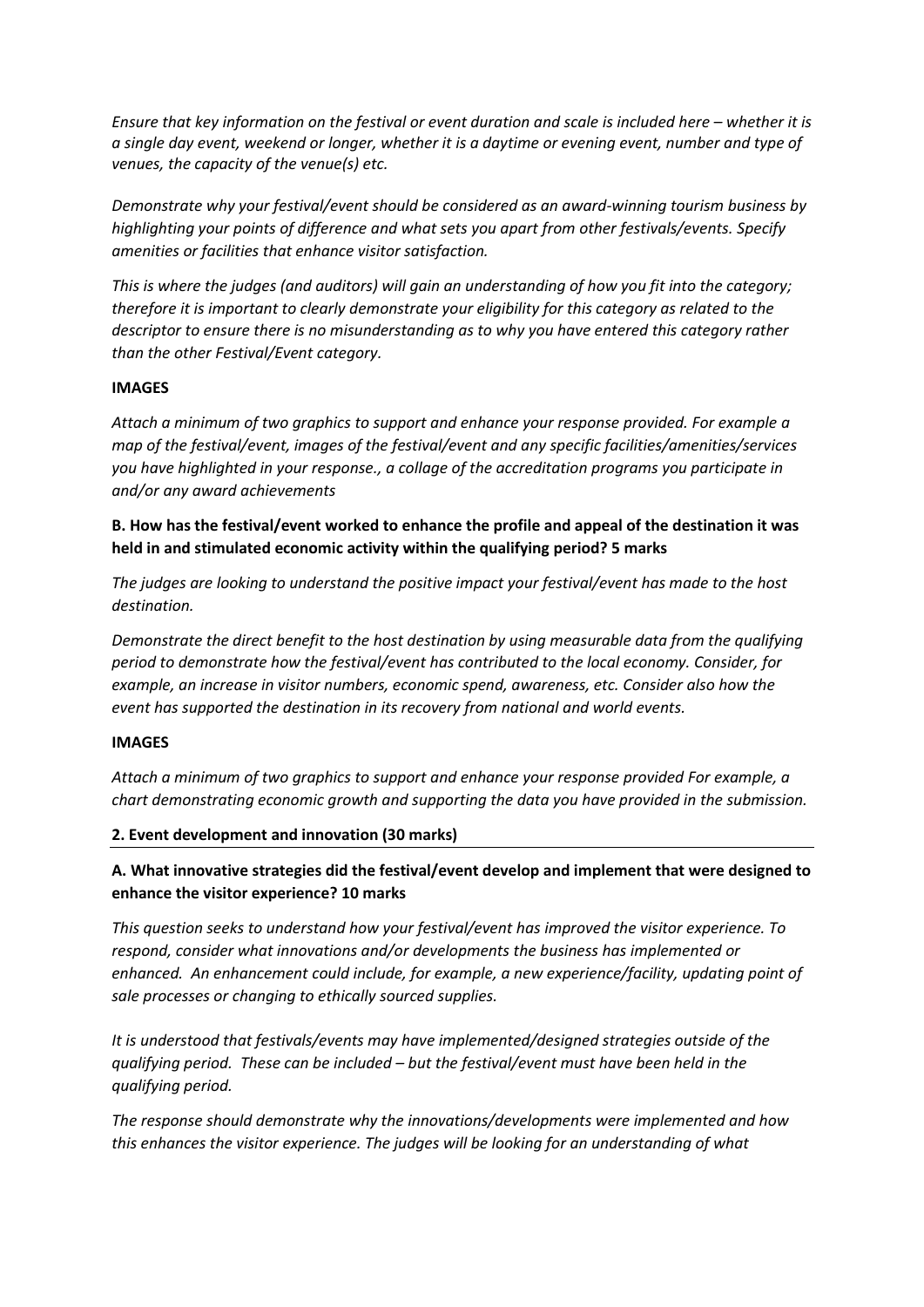*prompted the improvement e.g., was it a result of guest feedback, environmental/site considerations, change in market demand, etc.* 

*Your response should include the research and planning that was undertaken as well as the outcome/s of these and how they align with the business' main goals and strategies.*

*What measures were put in place to ensure COVID-19 protocols were met whilst providing an enhanced visitor experience?*

**B. What strategies have you developed in the qualifying period to ensure the future sustainability of the festival/event and how are you innovating to mitigate the challenges facing your event (business risks)? 10 marks**

*The judges are seeking a proactive approach to planning to support the continued running of the festival/event.* 

*Consider a range of risks impacting the sustainability of the festival/event which could include, for example, ongoing funding/sponsorship, local community support, environmental/site considerations, media backlash, guest safety, continuing or return of restrictions, etc.*

*Where able, detail the figures to provide a greater response e.g., how is the event is funded, and what steps have been made to manage this (e.g., secured ongoing sponsorship).* 

*You could also consider what partnerships, sponsorship, or stakeholder engagement you have secured to assist in the continued success of the festival/event.*

*If your event is a one off, you should ensure this is clearly demonstrated to the judges. Then, to respond to this question, focus your response on how you mitigated the risks and challenges faced by your festival/event.* 

## **C. How is the event integrated with the local, regional, or state tourism industry? 10 marks**

*Provide the judges with an understanding of how your festival/event supports the growth and development of the local, regional and state tourism industry. The judges are seeking a festival/event which has been actively involved with and contributed to the tourism industry.* 

*Clearly demonstrate how your festival/event aligns with host community tourism strategies, for example, local government economic development plans, local/regional/state tourism development strategies, etc.* 

*Demonstrate then the contribution to tourism that is made, for example increase in visitor numbers, awareness, local tourism employment. Where possible, use measurable data.* 

#### **IMAGES**

*Attach a minimum of two graphics to support and enhance your response provided. For example, an image of any new products or facilities, posters promoting changes that have been implemented.* 

#### **3. Marketing (10 marks)**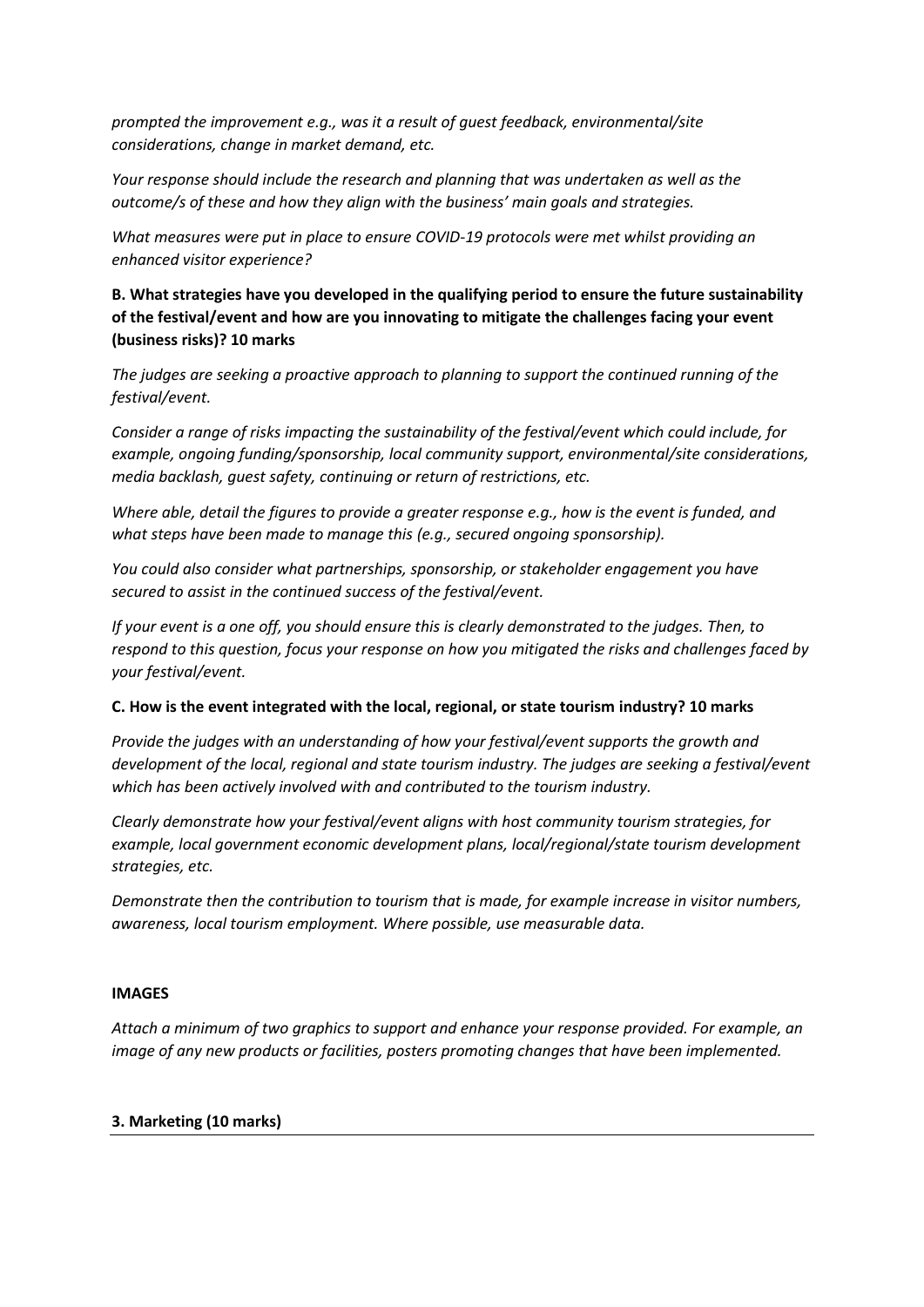# **A. What innovative marketing and communications strategies did you use during the qualifying period to promote the festival/event. Why were these strategies chosen and what was the result? 10 marks**

*You should begin by outlining who your festival/event has aimed your marketing towards and demonstrate a clear understanding of this market. Consider, for example, who they are, where they are from, how old they are, how they purchase travel, what motivates and inspires them and how your product meets their expectations.* 

*Identify how the target market/s are right for your festival/event.*

*You should then provide a clear overview of the innovative approaches you have taken to marketing and what you have done differently to attract your attendees within the qualifying period. Consider for example, social media, digital and interactive advertising, apps, product packaging, tactical or paid advertising campaigns, relationship marketing.*

*Ensure you outline why these marketing strategies were selected and how the marketing strategy aligns with local, regional or state marketing plans.*

*Detail how these marketing activities have been successful. You should consider metrics to measure the outcomes and consider media coverage, social media engagement, increased web traffic, increased bookings, etc.* 

#### **IMAGES**

*Attach a minimum of two graphics to support and enhance your response provided. For example, images of marketing placement (social media screen shots, website, advertisements).*

#### **4.Customer Experience (15 marks)**

## **A. How is the event delivered, evaluated and continually improved (for ongoing events) to ensure high attendee satisfaction levels and inclusivity? 15 marks**

*This question requires you to outline what practices you have put in place to ensure a high quality of customer service throughout the festival/event.* 

*Demonstrate how you are committed to quality customer service throughout all areas of the festival/event. This could include staff training, service principles and policies, staff reward systems, volunteer orientation and induction and other training programs for onsite event staff, etc.* 

*Consider all points of customer engagement, e.g., email, phone, guest greetings/welcome, during and after the festival/event. Your response should consider what training is in place for staff and/or volunteers and how this has improved the festival/event.* 

*Once you have provided an overview of how customer service is delivered for high attendee satisfaction describe how you monitor and assess customer service to ensure quality delivery, for example, feedback forms, monitoring social media, blogs, mystery shoppers etc.*

*Consider providing a case study/example where you have implemented a change based on customer feedback.*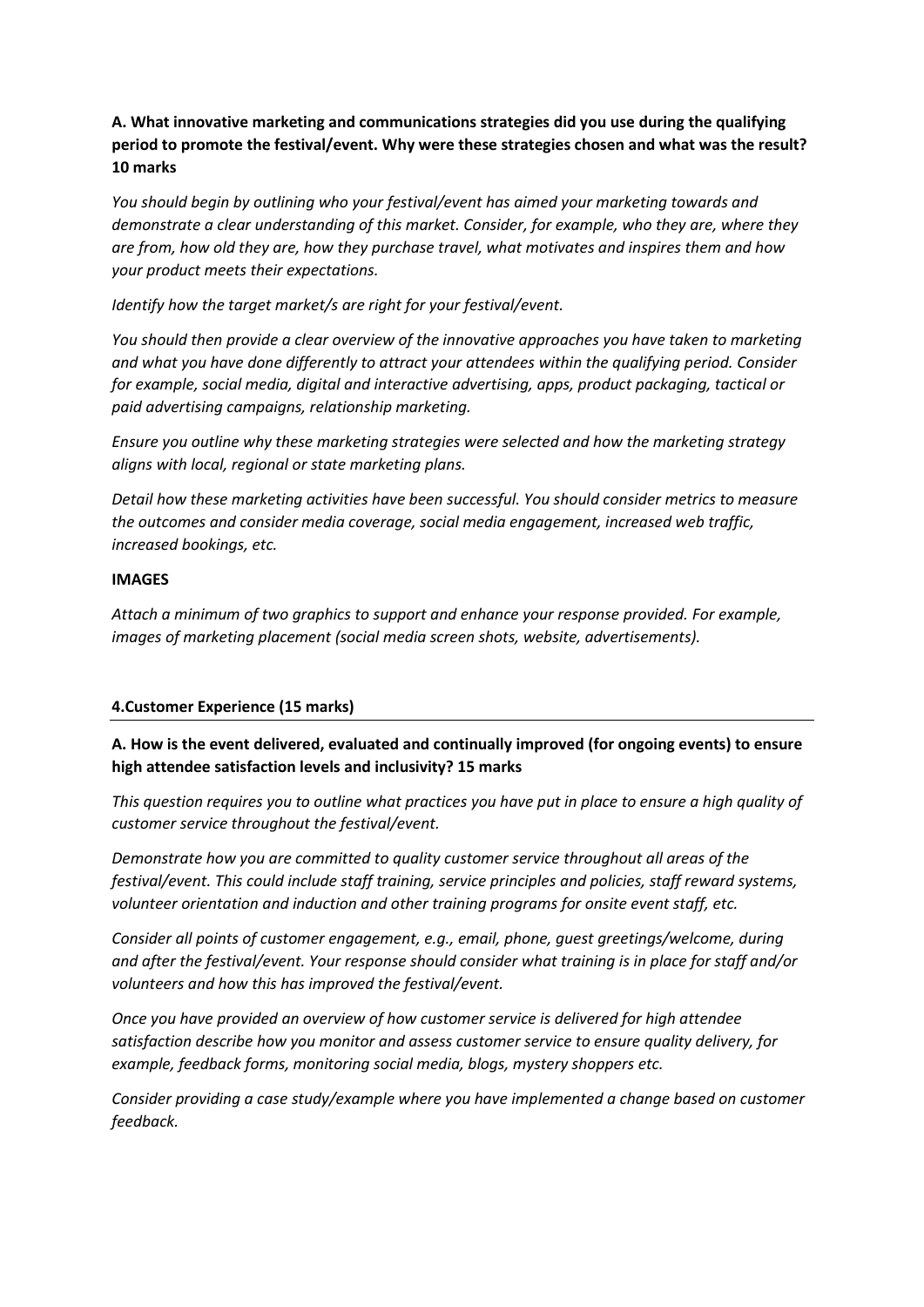*Demonstrate how you consider visitors' special and specific needs and recognises the needs of a diverse community. This can include, but is not limited to, cultural, language, physical, intellectual, dietary and other specific needs e.g., groups, special interest, LGBTQ, etc.*

#### **IMAGES**

*Attach a minimum of two graphics to support and enhance your response provided. For example, staff communications posters, flow charts of customer service processes, reception cards encouraging feedback.* 

## **5. Responsible Tourism (15 marks)**

# **A. How have you considered and progressed your environmental responsibilities during the qualifying period? 5 marks**

*This question requires you to outline how you have considered and acted on reducing or improving (whichever applied) your overall impact on the environment.* 

## *Consider the following:*

- *How have you considered your environmental impact?*
- *What have you done to be environmentally responsible?*

*Some examples of how you demonstrate environmental responsibility are:*

• *Water conservation, waste management/reduction/recycling, fuel and energy reduction, carbon reduction/offset, reuse initiatives in place.*

*The inclusion of actual measurement data including the amounts saved/reduced in comparison to the previous year (or multiple years if you have good records) will enhance the response.*

## **B. How have you considered and progressed your social and economic responsibilities during the qualifying period? 5 marks**

*This question requires you to outline how you have considered and acted on supporting the local community and businesses.* 

*For social responsibilities your response should consider non-monetary examples.*

*Some examples of how you demonstrate social responsibility are:*

- *Supporting local businesses, product packaging, charitable donations, sponsorship, engagement with community groups*
- *Employing locals and the impact their employment has had on the person, mentoring other businesses, speaking at schools*
- *Work experience opportunities that are offered*
- *Offering gifts for the school raffle that allowed the school to raise money for an item they wouldn't have otherwise been able to afford*

*For economic responsibilities, detail how you support the local economy.* 

*Your response should include metric examples. Determine the percentage of total contribution, e.g. "75% of all our expenses were spent in X region."*